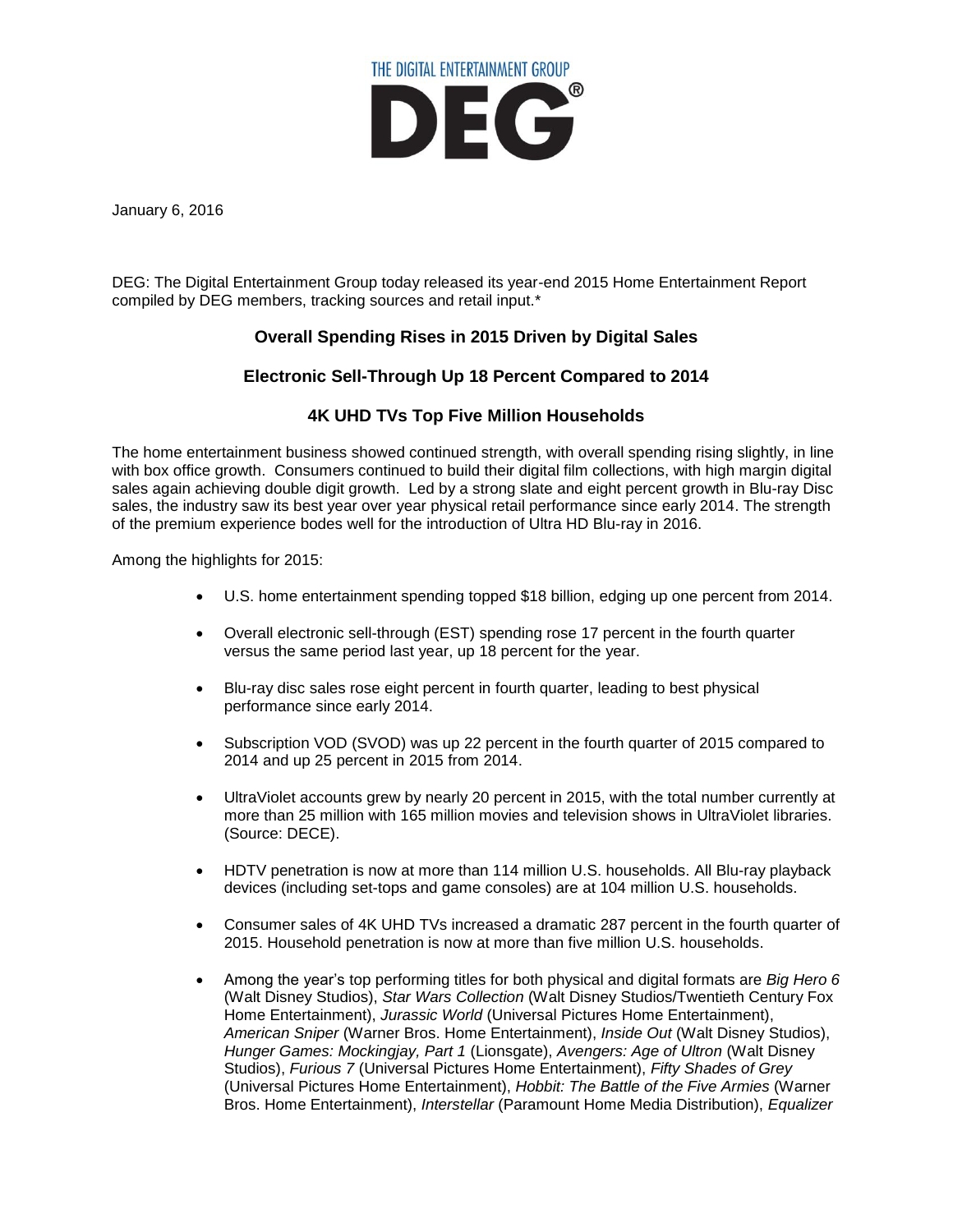

(Sony Pictures Home Entertainment), *Fury* (Sony Pictures Home Entertainment), *Gone Girl* (Twentieth Century Fox Home Entertainment) and *Home* (DreamWorks Animation/Twentieth Century Fox Home Entertainment).

If you would like to discuss the DEG's Year-End 2015 Home Entertainment Report, please contact the DEG at 424-248-3809.

**\*Please note, these numbers are preliminary. Final numbers will be available in late January. Please contact the DEG for an updated version.**